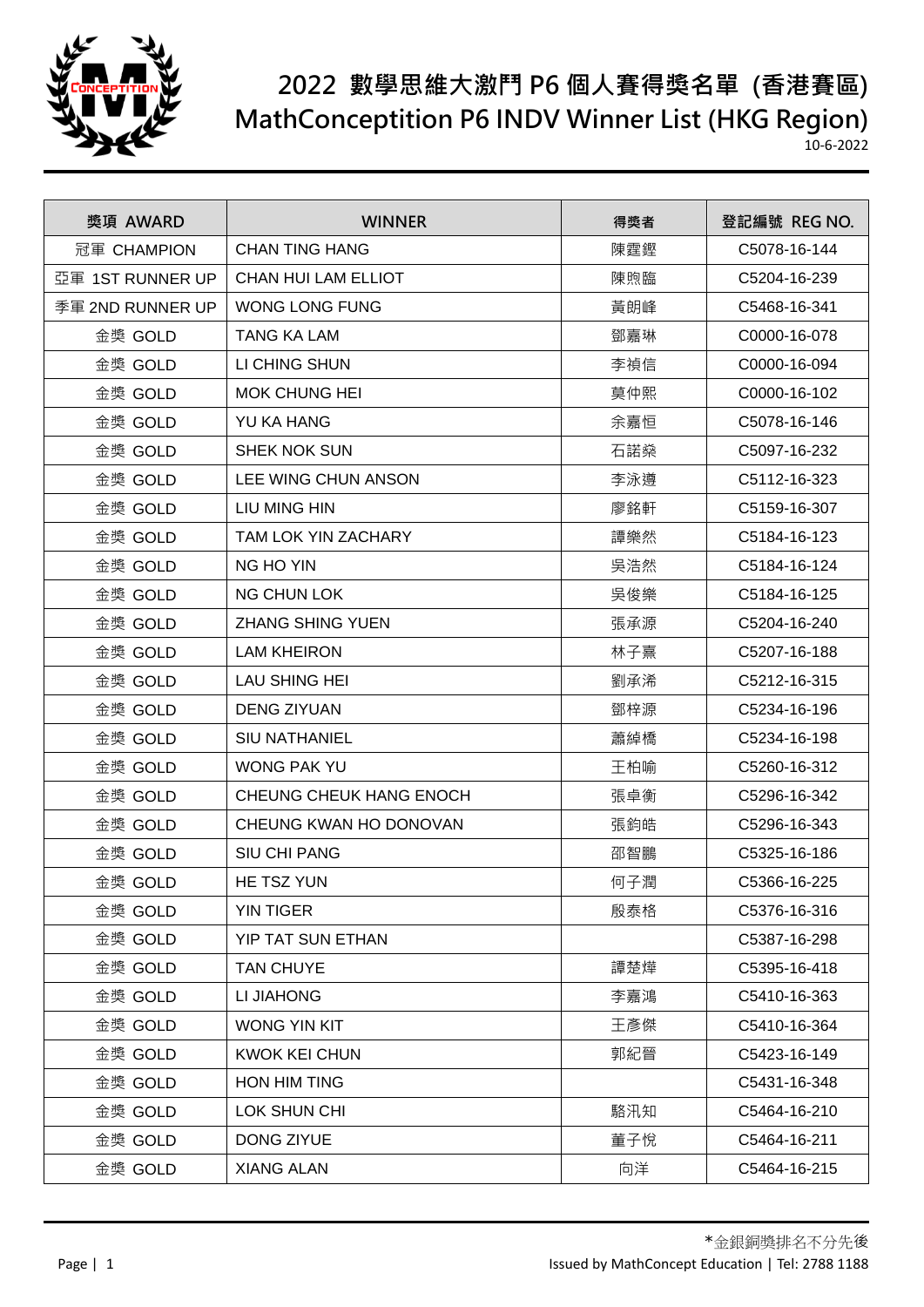

| 獎項 AWARD  | <b>WINNER</b>                | 得獎者 | 登記編號 REG NO. |
|-----------|------------------------------|-----|--------------|
| 金獎 GOLD   | <b>CHAN HOI WANG IVOR</b>    | 陳愷竑 | C5468-16-339 |
| 金獎 GOLD   | <b>WU CHUNG LONG</b>         | 胡頌朗 | C5497-16-191 |
| 金獎 GOLD   | <b>ZHENG KONG YAU</b>        | 鄭江佑 | C5527-16-401 |
| 金獎 GOLD   | <b>LIN YU MAN</b>            | 林渝汶 | C5528-16-374 |
| 金獎 GOLD   | <b>LAM SIU CHEUNG MARCUS</b> | 林兆璋 | C5573-16-218 |
| 金獎 GOLD   | <b>TANG JUSTIN</b>           | 唐子轩 | C9007-16-030 |
| 金獎 GOLD   | <b>TANG LAP CHING</b>        | 鄧立旌 | C9018-16-115 |
| 銀獎 SILVER | <b>KUANG SAI TSUN</b>        | 鄺世峻 | C0000-16-004 |
| 銀獎 SILVER | <b>WANG TSZ MING</b>         | 王梓銘 | C0000-16-005 |
| 銀獎 SILVER | WONG KAI YUI MARCUS          | 黃啟睿 | C0000-16-013 |
| 銀獎 SILVER | <b>OMORI YUKI</b>            |     | C0000-16-042 |
| 銀獎 SILVER | <b>YU SIN KI</b>             | 余善祈 | C0000-16-064 |
| 銀獎 SILVER | <b>TSE TIN CHI MARK</b>      | 謝天賜 | C0000-16-067 |
| 銀獎 SILVER | CHAU TSZ SUM                 | 周子森 | C0000-16-108 |
| 銀獎 SILVER | <b>NG ETHAN THOMAS</b>       | 吳浚亨 | C0000-16-110 |
| 銀獎 SILVER | PUHAR JACK LLEWELLYN         |     | C0000-16-117 |
| 銀獎 SILVER | <b>LAM YAT LONG</b>          | 林逸朗 | C0000-16-119 |
| 銀獎 SILVER | <b>WONG CHEUK LONG</b>       | 黃焯朗 | C5001-16-385 |
| 銀獎 SILVER | YU HO CHING                  | 余浩鉦 | C5023-16-180 |
| 銀獎 SILVER | LIU KIN LUN                  | 廖見崙 | C5035-16-285 |
| 銀獎 SILVER | LAM HO HIM                   | 林昊謙 | C5070-16-246 |
| 銀獎 SILVER | <b>LEUNG KWAN NOK</b>        | 梁君諾 | C5070-16-247 |
| 銀獎 SILVER | CHEUNG YIU LAM               | 張瑤霖 | C5072-16-304 |
| 銀獎 SILVER | <b>LAM YI CHUN</b>           | 林意臻 | C5078-16-145 |
| 銀獎 SILVER | HO YAT LONG                  | 何逸朗 | C5079-16-150 |
| 銀獎 SILVER | <b>CHAN KWAN SUI</b>         | 陳君瑞 | C5097-16-230 |
| 銀獎 SILVER | CHEUNG YAT YEE ULTAN         | 張逸頤 | C5097-16-231 |
| 銀獎 SILVER | <b>LAM KIN CHING</b>         | 林建清 | C5110-16-256 |
| 銀獎 SILVER | <b>SHANG GAVIN</b>           | 尚承睿 | C5112-16-322 |
| 銀獎 SILVER | <b>NG HEI SHING</b>          | 吳熹成 | C5123-16-380 |
| 銀獎 SILVER | LEE MING TAK JUSTIN          | 李明德 | C5149-16-129 |
| 銀獎 SILVER | WANG MU PU                   | 王慕璞 | C5149-16-130 |
| 銀獎 SILVER | WONG TIK WAI                 | 黃狄韋 | C5159-16-309 |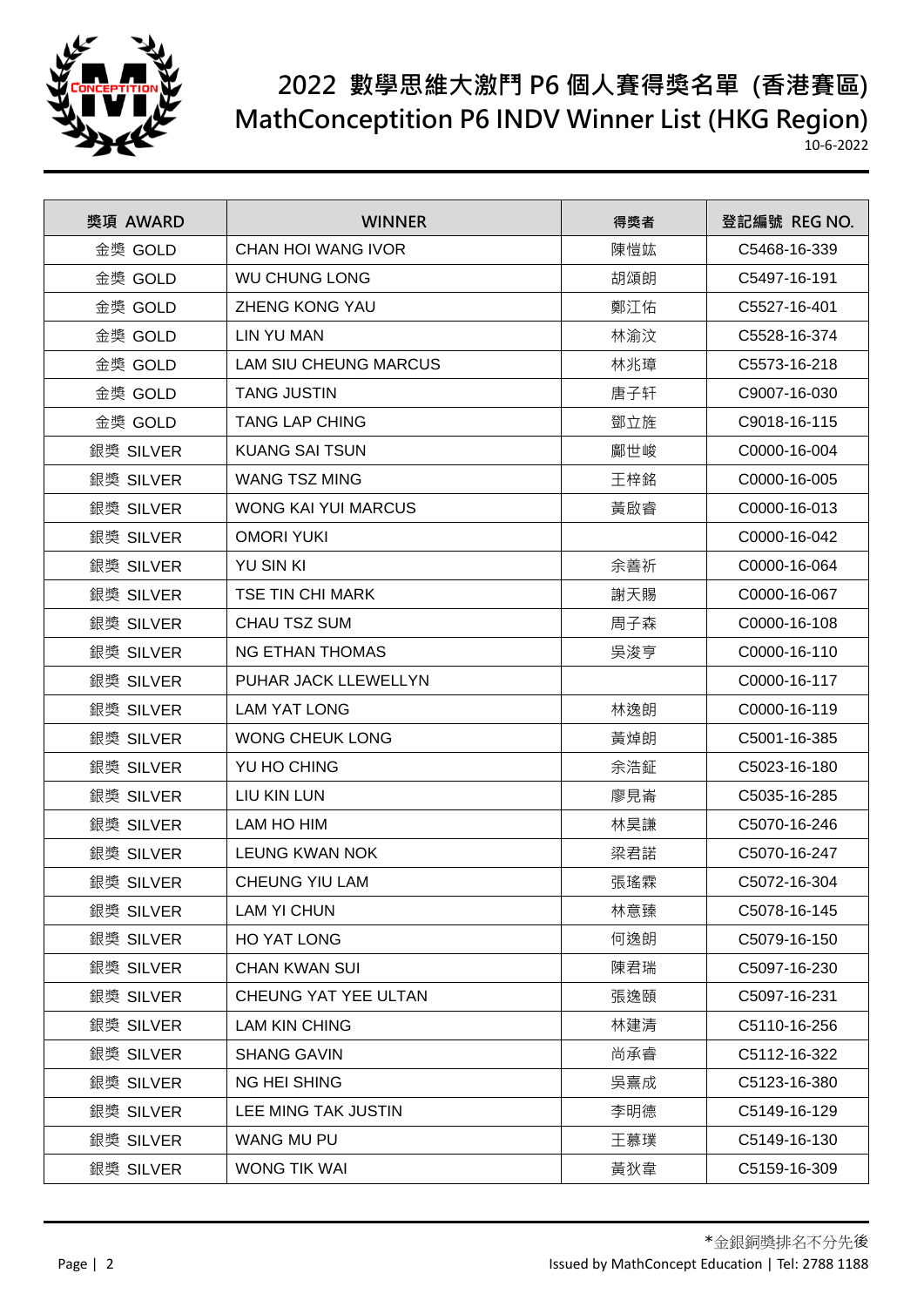

| 獎項 AWARD  | <b>WINNER</b>             | 得獎者 | 登記編號 REG NO. |
|-----------|---------------------------|-----|--------------|
| 銀獎 SILVER | <b>LIN LOK HIM</b>        | 練樂謙 | C5186-16-170 |
| 銀獎 SILVER | <b>TAM CHEUK YUEN</b>     | 譚卓源 | C5186-16-172 |
| 銀獎 SILVER | <b>LUO WAI CHUNG</b>      | 羅帷中 | C5204-16-241 |
| 銀獎 SILVER | <b>WU PO FUNG</b>         | 吳寶峰 | C5207-16-189 |
| 銀獎 SILVER | <b>TSE CHEUK FUNG</b>     | 謝卓峰 | C5212-16-313 |
| 銀獎 SILVER | <b>CHAN LOK FUNG</b>      | 陳樂峯 | C5212-16-314 |
| 銀獎 SILVER | <b>OU ZHUO XI</b>         | 歐卓希 | C5276-16-302 |
| 銀獎 SILVER | CHEUNG KING HO            | 張敬浩 | C5293-16-292 |
| 銀獎 SILVER | HO HOI LOK                | 何凱樂 | C5293-16-294 |
| 銀獎 SILVER | <b>MO MAN TIK SKY</b>     | 巫文廸 | C5325-16-185 |
| 銀獎 SILVER | TING PAK YIN              | 丁栢然 | C5330-16-187 |
| 銀獎 SILVER | LI HO HUI                 | 李昊栩 | C5333-16-142 |
| 銀獎 SILVER | LEE HOI KIT               |     | C5334-16-233 |
| 銀獎 SILVER | <b>WONG LAI KIT</b>       | 黃澧傑 | C5336-16-248 |
| 銀獎 SILVER | <b>MING YAU SZE</b>       | 明宥時 | C5336-16-249 |
| 銀獎 SILVER | HE YU FAN                 | 何宇凡 | C5338-16-204 |
| 銀獎 SILVER | LEE PAK SAN               | 李柏燊 | C5345-16-345 |
| 銀獎 SILVER | <b>WONG CHUN TO HENRY</b> | 黃浚滔 | C5352-16-267 |
| 銀獎 SILVER | WU WING WONG              | 吳榮煌 | C5376-16-317 |
| 銀獎 SILVER | YIM PAK LAM JASON         | 嚴栢霖 | C5385-16-333 |
| 銀獎 SILVER | LEE TSZ HO                | 李梓濠 | C5393-16-276 |
| 銀獎 SILVER | <b>WONG TSAN FOR</b>      | 黃讚科 | C5400-16-398 |
| 銀獎 SILVER | <b>LUI YAT LONG</b>       | 呂逸朗 | C5400-16-400 |
| 銀獎 SILVER | <b>HUNG FAN HOI</b>       | 孔繁凱 | C5419-16-361 |
| 銀獎 SILVER | WONG CHUN SHING           | 黃俊誠 | C5423-16-147 |
| 銀獎 SILVER | SHIU TSZ IU               | 蕭梓橈 | C5468-16-340 |
| 銀獎 SILVER | NG TSZ MING               | 吳梓銘 | C5474-16-160 |
| 銀獎 SILVER | WONG KING HO              | 王敬昊 | C5497-16-192 |
| 銀獎 SILVER | <b>HUANG YAU WAI</b>      | 黃有為 | C5528-16-373 |
| 銀獎 SILVER | <b>CHAN KEI WAN</b>       | 陳麒尹 | C5573-16-220 |
| 銀獎 SILVER | CHU HOI TUNG              | 朱海彤 | C9001-16-008 |
| 銀獎 SILVER | HO LONG SZE               | 何朗詩 | C9004-16-029 |
| 銀獎 SILVER | <b>NG JOSHUA</b>          | 吳崇僖 | C9006-16-007 |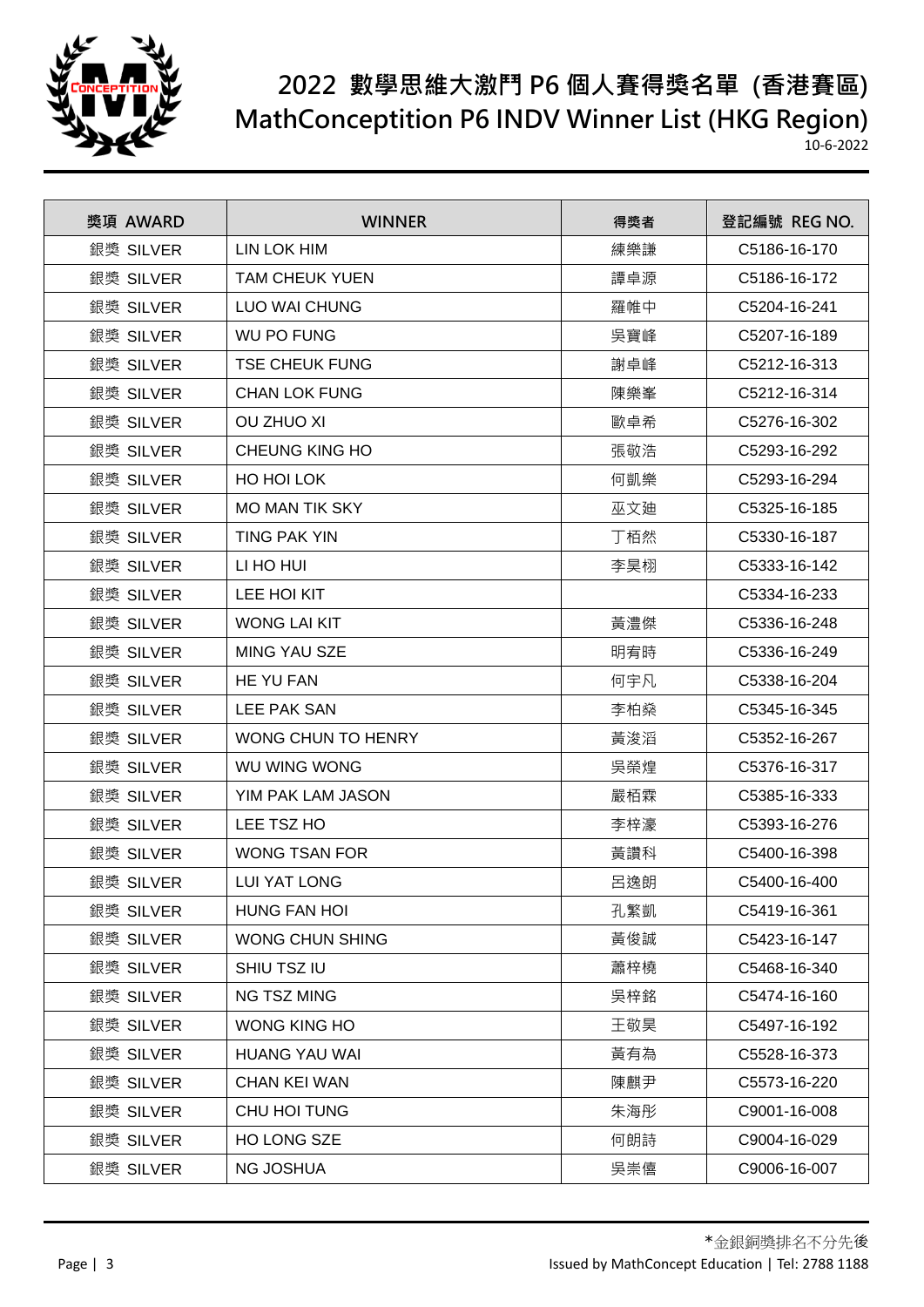

| 獎項 AWARD  | <b>WINNER</b>            | 得獎者  | 登記編號 REG NO. |
|-----------|--------------------------|------|--------------|
| 銀獎 SILVER | <b>CHAN CHING YEE</b>    | 陳清怡  | C9016-16-044 |
| 銅獎 BRONZE | <b>SHI CHAN SAN PING</b> | 施陳莘平 | C0000-16-003 |
| 銅獎 BRONZE | LEUNG TSZ LONG           | 梁梓朗  | C0000-16-028 |
| 銅獎 BRONZE | PHAM DANH VINH KHANG     |      | C0000-16-037 |
| 銅獎 BRONZE | <b>WONG KING HEI</b>     | 黃竟琋  | C0000-16-041 |
| 銅獎 BRONZE | <b>TSUI PAK HEI</b>      | 徐栢晞  | C0000-16-046 |
| 銅獎 BRONZE | LIANG ZHIYOU             | 梁芷悠  | C0000-16-071 |
| 銅獎 BRONZE | <b>YI GAVIN</b>          |      | C0000-16-073 |
| 銅獎 BRONZE | YIP CHEUK WAI TREVOR     | 葉卓維  | C0000-16-088 |
| 銅獎 BRONZE | YU LE JIN                | 余樂進  | C0000-16-091 |
| 銅獎 BRONZE | CHOY YI TING CHRISTINE   | 蔡依庭  | C0000-16-095 |
| 銅獎 BRONZE | CHAN HEI CHIT ADRIAN     | 陳熙哲  | C0000-16-096 |
| 銅獎 BRONZE | LEUNG MING HEI ISAAC     | 梁銘熙  | C0000-16-100 |
| 銅獎 BRONZE | PUHAR AARON HUW          |      | C0000-16-118 |
| 銅獎 BRONZE | <b>HUANG HANYI</b>       | 黃漢懿  | C5001-16-386 |
| 銅獎 BRONZE | CHEUNG PAK YUEN BRADFORD | 張珀源  | C5001-16-396 |
| 銅獎 BRONZE | <b>MA HONG YIU</b>       | 馬康耀  | C5007-16-161 |
| 銅獎 BRONZE | TSE TSZ HEI MATTHEW      | 謝子禧  | C5007-16-163 |
| 銅獎 BRONZE | <b>ZHANG JINXI</b>       | 張錦熙  | C5022-16-283 |
| 銅獎 BRONZE | NU HUNG MING             | 呂鴻銘  | C5023-16-178 |
| 銅獎 BRONZE | KWONG CHUN HAI JACOB     | 鄺雋琋  | C5035-16-281 |
| 銅獎 BRONZE | <b>FONG TIN HANG</b>     | 方天衡  | C5040-16-416 |
| 銅獎 BRONZE | <b>MAK TSZ HO</b>        | 麥梓皓  | C5040-16-417 |
| 銅獎 BRONZE | CHEUNG WANG YUI MAX      | 張宏睿  | C5070-16-245 |
| 銅獎 BRONZE | <b>KWOK YUET MING</b>    | 郭悅銘  | C5072-16-305 |
| 銅獎 BRONZE | NG TSZ WAN CHLOE         | 吳子韻  | C5096-16-392 |
| 銅獎 BRONZE | AU YEUNG HEI CHUN KAVI   | 歐陽曦進 | C5109-16-421 |
| 銅獎 BRONZE | <b>CHAN TSZ HIN</b>      | 陳梓軒  | C5109-16-422 |
| 銅獎 BRONZE | WAN HIN CHUNG            | 尹獻頌  | C5110-16-254 |
| 銅獎 BRONZE | <b>TSE YAN HEI</b>       | 謝欣希  | C5123-16-379 |
| 銅獎 BRONZE | <b>NG PUI TSUN</b>       | 吳珮蓁  | C5123-16-381 |
| 銅獎 BRONZE | <b>NG KA HEI</b>         | 吳珈熙  | C5135-16-296 |
| 銅獎 BRONZE | CHU SHING FUNG           | 朱承鋒  | C5154-16-356 |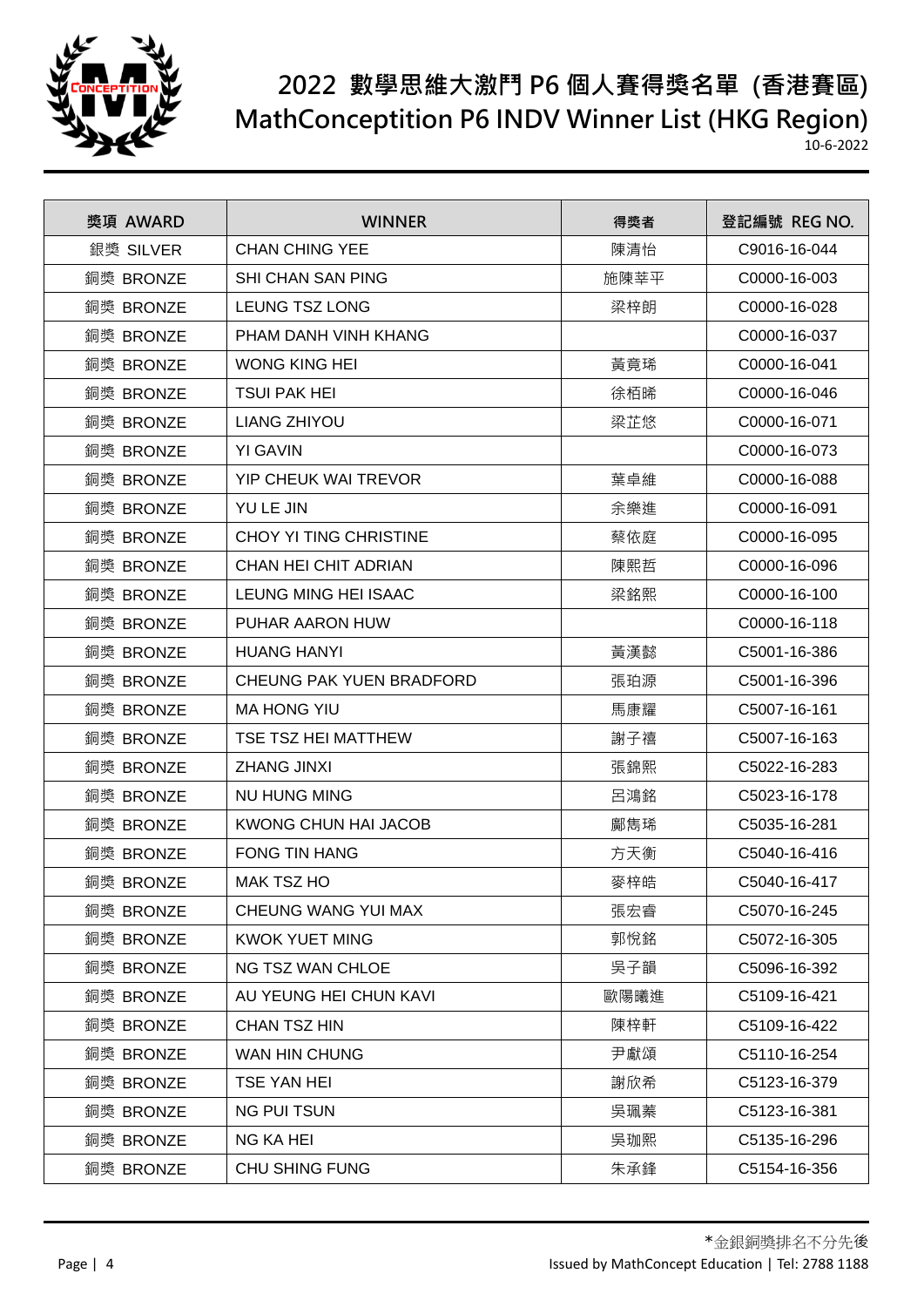

| 獎項 AWARD  | <b>WINNER</b>               | 得獎者 | 登記編號 REG NO. |
|-----------|-----------------------------|-----|--------------|
| 銅獎 BRONZE | <b>LAU CHEUK FUNG</b>       | 劉卓峰 | C5154-16-357 |
| 銅獎 BRONZE | <b>DENG JINHAO</b>          | 鄧俊濠 | C5154-16-358 |
| 銅獎 BRONZE | <b>CHAN YAT LONG</b>        | 陳逸朗 | C5159-16-308 |
| 銅獎 BRONZE | <b>LIN CHI YUNG</b>         | 林智湧 | C5163-16-134 |
| 銅獎 BRONZE | HUI HO HIN                  | 許浩軒 | C5168-16-412 |
| 銅獎 BRONZE | TAN YIU NAM                 | 譚耀楠 | C5177-16-253 |
| 銅獎 BRONZE | TAN WAN YI                  | 譚韻怡 | C5181-16-207 |
| 銅獎 BRONZE | <b>LEUNG NGAI CHUN</b>      | 梁毅臻 | C5188-16-164 |
| 銅獎 BRONZE | <b>HO UEN YING</b>          | 何宛螢 | C5197-16-167 |
| 銅獎 BRONZE | <b>SU KA YUK</b>            | 蘇嘉旭 | C5197-16-168 |
| 銅獎 BRONZE | <b>WONG TSZ HIN</b>         | 黃子軒 | C5197-16-169 |
| 銅獎 BRONZE | <b>CHEUNG PAK LUN WAYNE</b> | 張柏倫 | C5202-16-234 |
| 銅獎 BRONZE | <b>SO CHEUK LAM</b>         | 蘇婼琳 | C5207-16-190 |
| 銅獎 BRONZE | <b>LEE KEAGAN</b>           | 李偉楷 | C5242-16-409 |
| 銅獎 BRONZE | YIU CHI CHING               | 姚紫晴 | C5253-16-354 |
| 銅獎 BRONZE | <b>OU XI WEN</b>            | 歐熙雯 | C5260-16-310 |
| 銅獎 BRONZE | ZHENG MAN SHING DEVIN       | 鄭汶鋮 | C5260-16-311 |
| 銅獎 BRONZE | LO WING HAY                 | 盧咏希 | C5262-16-138 |
| 銅獎 BRONZE | <b>CHEN QIXIAN</b>          | 陳啟翔 | C5262-16-140 |
| 銅獎 BRONZE | <b>HUNG YIK LOK</b>         | 洪奕樂 | C5262-16-143 |
| 銅獎 BRONZE | <b>NG TSZ NAM</b>           | 吳子楠 | C5288-16-350 |
| 銅獎 BRONZE | <b>KWOK PUI CHING</b>       | 郭配晴 | C5288-16-351 |
| 銅獎 BRONZE | <b>SZE KWAN IP</b>          | 施坤燁 | C5291-16-329 |
| 銅獎 BRONZE | YANG JUNXI                  | 楊峻熙 | C5291-16-331 |
| 銅獎 BRONZE | WONG CHUNG WANG             | 黃駿泓 | C5296-16-344 |
| 銅獎 BRONZE | <b>FUNG KANA</b>            | 馮珈嵐 | C5303-16-259 |
| 銅獎 BRONZE | YUEN MAN LI                 | 阮萬里 | C5306-16-377 |
| 銅獎 BRONZE | <b>KONG LOK SHING</b>       | 江樂承 | C5325-16-184 |
| 銅獎 BRONZE | AU SHING HIM                | 區承謙 | C5328-16-368 |
| 銅獎 BRONZE | LO HO SING                  | 盧昊昇 | C5330-16-173 |
| 銅獎 BRONZE | <b>TANG CHUN HANG</b>       | 鄧俊恒 | C5330-16-174 |
| 銅獎 BRONZE | <b>HUI WANG CHAK</b>        | 許泓澤 | C5333-16-139 |
| 銅獎 BRONZE | LI CHUN FOR                 | 李俊科 | C5333-16-141 |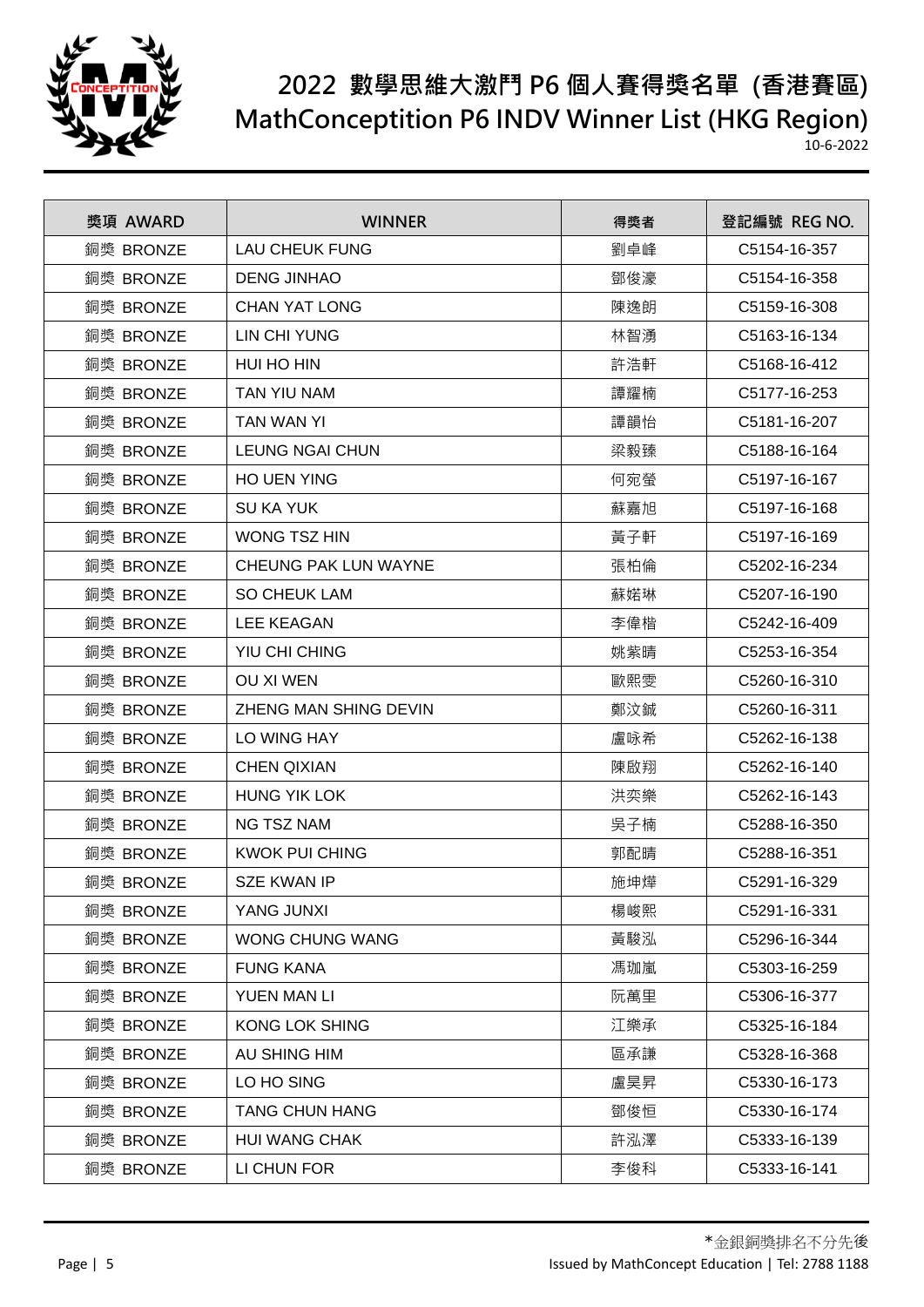

| 獎項 AWARD  | <b>WINNER</b>                | 得獎者 | 登記編號 REG NO. |
|-----------|------------------------------|-----|--------------|
| 銅獎 BRONZE | POON YANYIN KRIS             |     | C5334-16-236 |
| 銅獎 BRONZE | YEUNG HOI CHING              |     | C5334-16-237 |
| 銅獎 BRONZE | <b>HON SING TUNG</b>         | 韓昇瞳 | C5335-16-288 |
| 銅獎 BRONZE | LO CHI YAN                   | 盧智仁 | C5335-16-289 |
| 銅獎 BRONZE | <b>CHEUNG YU KAI</b>         | 張雨佳 | C5338-16-206 |
| 銅獎 BRONZE | <b>WONG CHUN KIT</b>         | 黃俊杰 | C5340-16-403 |
| 銅獎 BRONZE | LEE LOK HIM                  | 李樂謙 | C5347-16-136 |
| 銅獎 BRONZE | LEE TSZ YIN JODI             | 李芷言 | C5347-16-137 |
| 銅獎 BRONZE | WONG TSZ KIN JAYDEN          | 黃梓鍵 | C5363-16-336 |
| 銅獎 BRONZE | LAW TSZ HO                   | 羅梓豪 | C5363-16-337 |
| 銅獎 BRONZE | <b>HONG CHEUK LUN MARCUS</b> | 康倬綸 | C5366-16-226 |
| 銅獎 BRONZE | <b>CHEN YAN JUN YULE</b>     | 陳彥君 | C5376-16-318 |
| 銅獎 BRONZE | <b>KUANG YU CHIU</b>         | 鄺雨超 | C5385-16-334 |
| 銅獎 BRONZE | <b>LAM SZE HANG</b>          | 林思行 | C5386-16-387 |
| 銅獎 BRONZE | YAN TSZ MING                 | 殷梓銘 | C5393-16-277 |
| 銅獎 BRONZE | <b>ZHENG JIAKUN</b>          | 鄭嘉堃 | C5395-16-420 |
| 銅獎 BRONZE | YOUNG TAYLOR                 | 楊旻熹 | C5402-16-175 |
| 銅獎 BRONZE | CHUNG HO TING KYLE           | 宗皓庭 | C5402-16-176 |
| 銅獎 BRONZE | CHEUNG CHUN HIN              | 張振軒 | C5419-16-359 |
| 銅獎 BRONZE | <b>YU KA SING</b>            | 余嘉昇 | C5419-16-360 |
| 銅獎 BRONZE | LEE YIK HEI                  |     | C5431-16-349 |
| 銅獎 BRONZE | LI ZI HAO                    | 李梓昊 | C5497-16-193 |
| 銅獎 BRONZE | <b>NG LOK CHEONG</b>         | 吳樂昌 | C5522-16-201 |
| 銅獎 BRONZE | LAU WING TO                  | 劉穎濤 | C5522-16-202 |
| 銅獎 BRONZE | <b>CHAN NOK YIN NORRIS</b>   | 陳諾延 | C5527-16-402 |
| 銅獎 BRONZE | <b>SZE HOI NAM</b>           | 施凱藍 | C5528-16-375 |
| 銅獎 BRONZE | <b>CHAN CHARLOTTE</b>        | 陳容元 | C5573-16-219 |
| 銅獎 BRONZE | <b>LAU KA HANG</b>           | 劉家亨 | C9003-16-026 |
| 銅獎 BRONZE | LEE CHEUK LUN                | 李倬綸 | C9003-16-086 |
| 銅獎 BRONZE | <b>WONG TSZ TUNG</b>         | 黃芷彤 | C9003-16-120 |
| 銅獎 BRONZE | <b>LAM HO FUNG</b>           | 林浩峯 | C9013-16-090 |
| 銅獎 BRONZE | WONG YIU HEI PERRY           | 黃耀熹 | C9026-16-033 |
| 銅獎 BRONZE | <b>WONG CHEUK YING</b>       | 黃卓瑩 | C9028-16-014 |